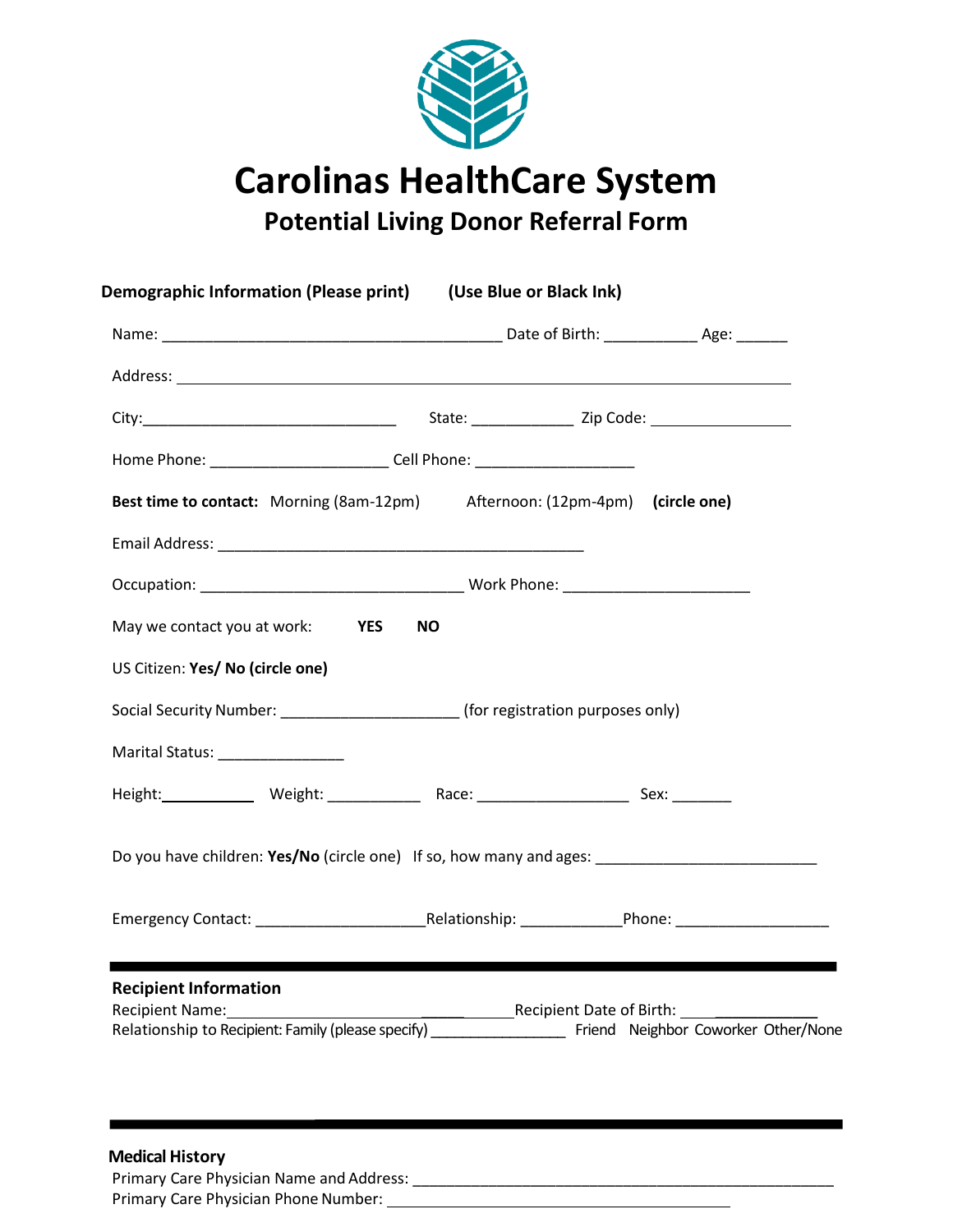Do you currently have health insurance? **Yes/ No (circle one)**

Medication and Food Allergies:

Are you allergic to Latex? **Yes/ No (circle one)** Are you allergic to IV contrast or Shellfish? **Yes/ No (circle one)**

| <b>Medical (SELF)</b>                                | Yes | No        | <b>Medical (FAMILY)</b>                 | Yes                  | No | Relationship |
|------------------------------------------------------|-----|-----------|-----------------------------------------|----------------------|----|--------------|
| <b>High Blood Pressure</b>                           |     |           | <b>High Blood Pressure</b>              |                      |    |              |
| <b>Diabetes</b>                                      |     |           | <b>Diabetes</b>                         |                      |    |              |
| <b>Heart Disease</b>                                 |     |           | <b>Heart Disease</b>                    |                      |    |              |
| Cancer:<br>type<br>When:                             |     |           | Cancer: (type)                          |                      |    |              |
| <b>Lung Issues</b>                                   |     |           | <b>Lung Issues</b>                      |                      |    |              |
| <b>Tuberculosis/Positive TB skin</b>                 |     |           | <b>Tuberculosis/Positive</b><br>TB skin |                      |    |              |
| Anemia                                               |     |           | Anemia                                  |                      |    |              |
| Kidney Stone: year                                   |     |           | Kidney Stone: year                      |                      |    |              |
| <b>Migraines/Chronic Headaches</b>                   |     |           | Migraines/Chronic                       |                      |    |              |
| <b>Seizures</b>                                      |     |           | <b>Seizures</b>                         |                      |    |              |
| <b>Bladder Infection</b>                             |     |           | <b>Bladder Infection</b>                |                      |    |              |
| <b>Gynecological Issues</b>                          |     |           | <b>Gynecological Issues</b>             |                      |    |              |
| <b>Lupus</b>                                         |     |           | Lupus                                   |                      |    |              |
| <b>Dizziness/Memory Loss</b>                         |     |           | <b>Dizziness/Memory Loss</b>            |                      |    |              |
| <b>Stomach/Intestine Issues</b>                      |     |           | Stomach/Intestine                       |                      |    |              |
| <b>Herpes</b>                                        |     |           | <b>Herpes</b>                           |                      |    |              |
| <b>Prostate Issues</b>                               |     |           | <b>Prostate Issues</b>                  |                      |    |              |
|                                                      |     |           |                                         | <b>Office Notes:</b> |    |              |
| Psychosocial                                         | Yes | <b>No</b> |                                         |                      |    |              |
| <b>Body Piercings/Tattoos</b>                        |     |           |                                         |                      |    |              |
| Do you smoke? If so, how many<br>pack per day. _____ |     |           |                                         |                      |    |              |
| <b>Alcohol Use:</b>                                  |     |           |                                         |                      |    |              |
| amount per day                                       |     |           |                                         |                      |    |              |
| amount per week<br>amount per month                  |     |           |                                         |                      |    |              |
|                                                      |     |           |                                         |                      |    |              |
| <b>History of Drug Use</b>                           |     |           |                                         |                      |    |              |
| <b>History of Depression</b>                         |     |           |                                         |                      |    |              |
| History of Bulimia/Anorexia                          |     |           |                                         |                      |    |              |

## **MEDICAL HISTORY**